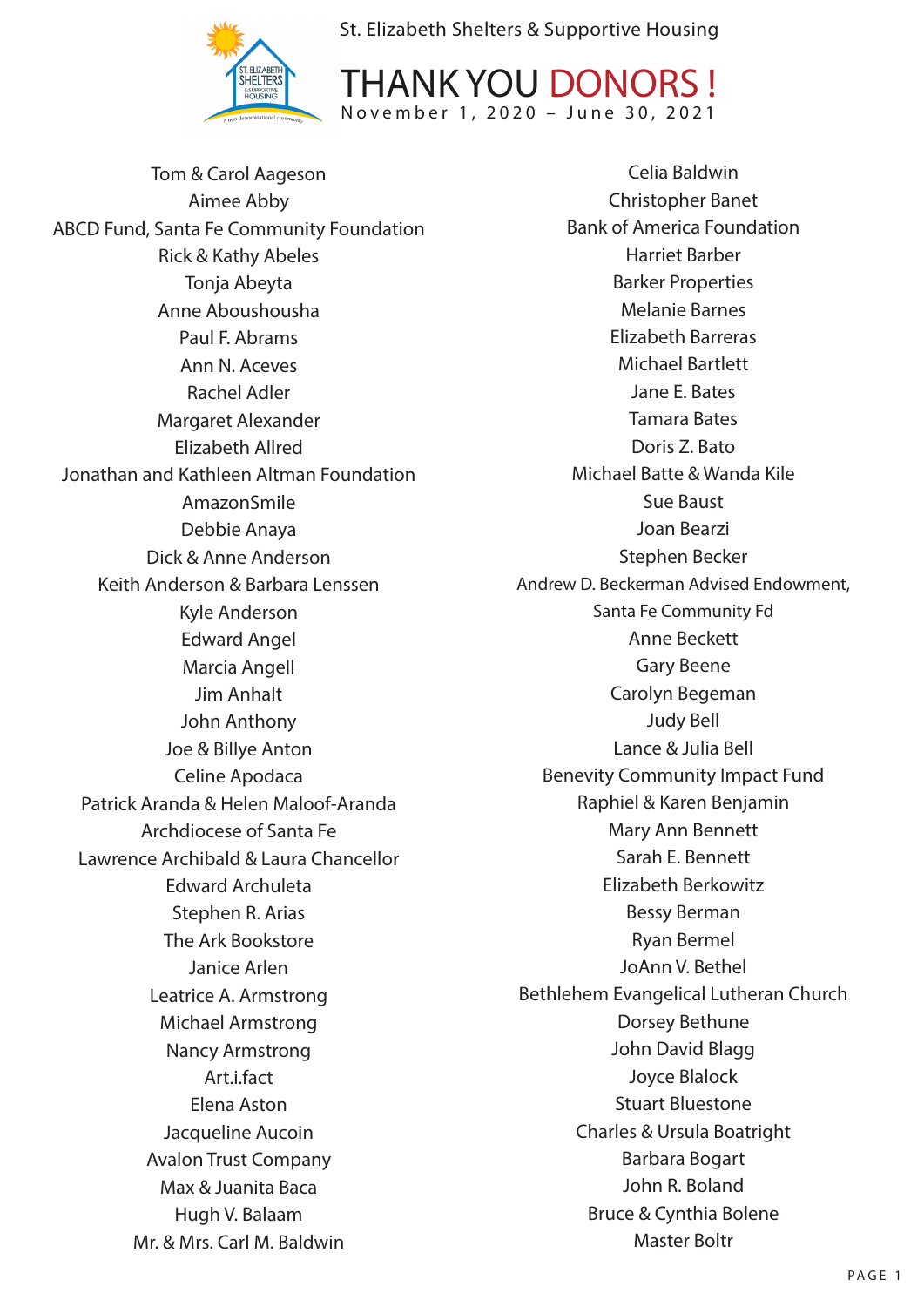



Bon Marche, LLC Christine Boss Mr. & Ms. Richard Bosson LaMerle Boyd & Frank Hoback Jason H. Brady Charles Brainerd Margarita Brandes Pearl & Arthur Bransford Gilbert Bransford Brindle Foundation Valerie & Melvin Brooker Allen Brown James Brown Monica & Lee Brown Sheila Brown Ted & Susan Brown Victoria R. Brown Jacqueline Brown Nelson Ada Browne Kathleen Bryan Janet Buckland Kathleen Buckley & Steven Dichter Buckman Family Fund, Santa Fe Community Foundation Amy V. Bunting A. Janine Burke James Burke Reagan & Jennifer Burkholder Linda Burns Herman & Jill Herman Jay Bush & Peggy Rudberg Thomas Bustamante Karen & Grier Buterbaugh Mara Butler Carol J. Byall Cabin Fund, Santa Fe Community Foundation Caldwell Foundation Fund, New Mexico Foundation Chris & Carol Calvert Julie Ann Canepa Stephen & Sarah Hays Canny

Rose Cantrell Rick & Paula Carboni Ben & Eleanor Cardenas Glenys Carl Richard E. Carlisle Erin Carney Aaron Carr Kate Carswell Ellen and Suella Casey Luke Cate Yvonne & Larry Chambles Peter & Honey Chapin Lauren Charles Sally Cheney Liebert Annie Chew Christ Church Santa Fe Sarrah Christensen Chael Christopher & Julianne Murphy Christus St. Vincent Regional Medical Center Amber Chu Tao Chumbley Carol J. Church Church of the Holy Faith Joseph Ciddio City Different Enterprises, Inc. Tom & Sylvia Claffey Daniel Clayton Peter Clout & Marlene Jackson Rebecca Coel-Roback Andrea Cohen Kenneth Collins James Combes Community Health Funders Alliance Bruce & Jinx Connell Conoco Phillips Nikki & Alexander Constantaras Rebecca Cook David& Sally Copher David & Mary Cost Sandra Kay Crawford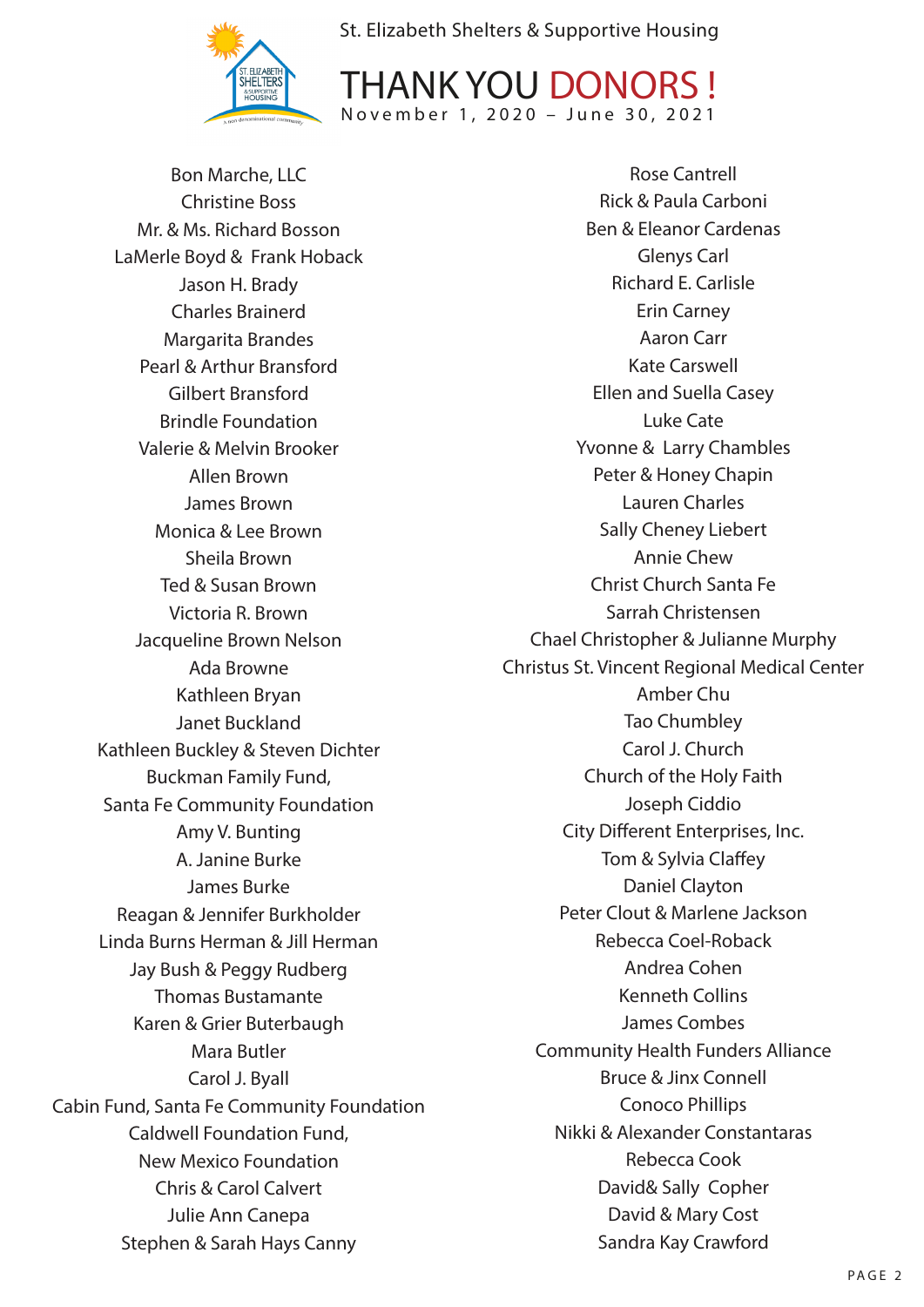

THANK YOU DONORS ! November 1, 2020 – June 30, 2021

Paula R. Cressy Judith Crocker Karen Crow & Liz Bremner John M. Crowley Crumbacher Business Systems John & Leslie Cuningham Cullen Curtiss Marguerite B. Cutler Alice Darilek Carmel F. Davis Grant C. Davis Jacquelin Dawson Dana Daye Steven Dayton Susan & Conrad De Jong Fund, Santa Fe Community Foundation Laura & Foster De Reitzes Dana De Santis Julie Dean Frank DeFrancesco Daniel DeGraw Carmen M. Delgado Russell Rev. Demetrios T. Demopulos & Meredith Dodge Owen Densmore Derby Dames Desert Southwest Combined Federal Campaign Bob Di Janni Beverly Diaz Leonora Dillingham Susan Dixon John & Cynthia Dobson Domanica Foundation Roger Donahue Dolores Donihi Richard Donnelly David & Rebecca Donohue Marthanne Dorminy & Stewart Gardner Emily Doskow John & Lucy Draper Brian Drypolcher & Piper Leigh David & Jacqueline Duchane Jacqueline Duke Pamela Dunay Greg&d Alice Dunn Connie & Tony Duran Stephanie M. Duran Kelly Durbin Isabel&d Kenneth Earle Earth & Sky Fund, Santa Fe Community Foundation Alan Eckert Econolodge Philip Edgerton Jeana M. Efroymson Lesli Ellis Julia R. Emslie Dennis & Mary Lou Erickson Lon & Ann Erickson Eduardo Escudero John A. Esquibel Robert Evans James R. Eynon Jeanne-Michele Charbonnet & Bobbie Falls Don J. Fanslow Alice H. Farley Celia Lipton Farris & Victor W. Farris Foundation Celia Lipton Farris & Victor W. Farris Foundation Fund, SFCF Aviva L. Faust Jan Fawcett & Katie Busch Patricia Feather Mary Feidt & Eddie Lewis William Feiereisen Michael & Cristina Feldewert David & Peggy Feldt Joseph Feloney Charles & Linda Ferenbaugh Nicole Ferry Calvin Fields Reta Finn First Fruits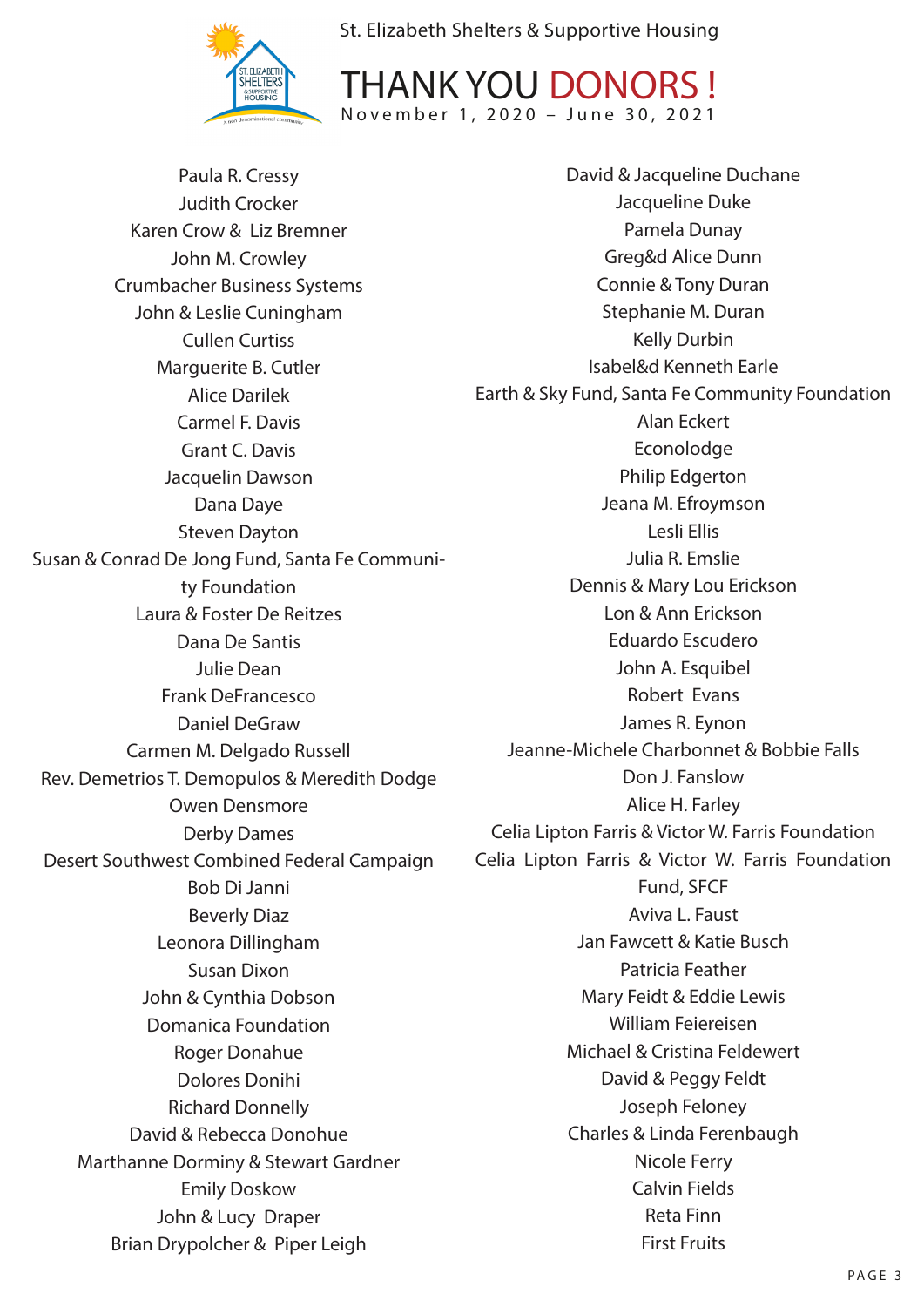



First Presbyterian Church William, Jacob & Donna Jaffe Fishbein Bonnie Fisher Richard & Dorothy Fitch Katherine Fitz Gibbon Marilyn F. Fitzgerald Claudia Floyd & Peter Olson Robert Forsyth Helen M. Foster John & Jo Fowler Caroline Fox Richard & Sue Fox Carolyn J. Francisco Fraternal Order of Eagles - Santa Fe Aerie 2811 Joshua & Suzanne Freilich Jennifer French Frontstream Cheryl Fry David & Catherine Fry Joseph Fuller Ava Fullerton Arlene & Paul Funck Jon Funderburg Suzanne Fuqua & Wilson Good Vickie Gabin & Paul Steiner Jamie L. Gagan, MD Daniel Gagnon William and Karen Gahr Gail & Jim Little Gale Family Fund, Santa Fe Community Foundation Carlos & Sophia Gallegos Maria & Frank Gallegos Patricia Gallegos Pauline Gallegos Robert & Rosemary Gallegos Thomas Galllegos Virginia & Rubel Garcia Thomas Garcia Cheryl A. Gardopee Harper Garrett

Nancy M. Gehman William D. Gentry Fund, Santa Fe Community Foundation Patricia Gharrity Gregg Giesler Joanna Gillespie Kenneth Gillespie Steven J. Gitomer Michael D. Glyer Peggy Gnapp Loretta Goeller Timothy Goering Lara Goitein Andrea Gomez Donna Gomien Arturo & Viola Gonzales Gilbert Gonzales Joseph Gonzales & Michaela Gallagher-Gonzales Lesley Gonzales Martha S. Gonzales Ricardo & Dolores Gonzales Rosalie Gonzales Rudy & Marcella Gonzales Silvia & Henry Gonzales Peter Gonzalez Keri & Tim Goorley Jonathan & Julia Gordon Victoria T. Graham Brian Gravelle Bridget Green Kenneth Green & Lucinda Folsom Stephanie Greene Tamara Greenwood George Greer & Requa Tolbert Robert & Rita Gribble Elizabeth Griffin Linda Grisham Ruth Grodinsky David Groenfeldt Dave Grusin & Nan Newton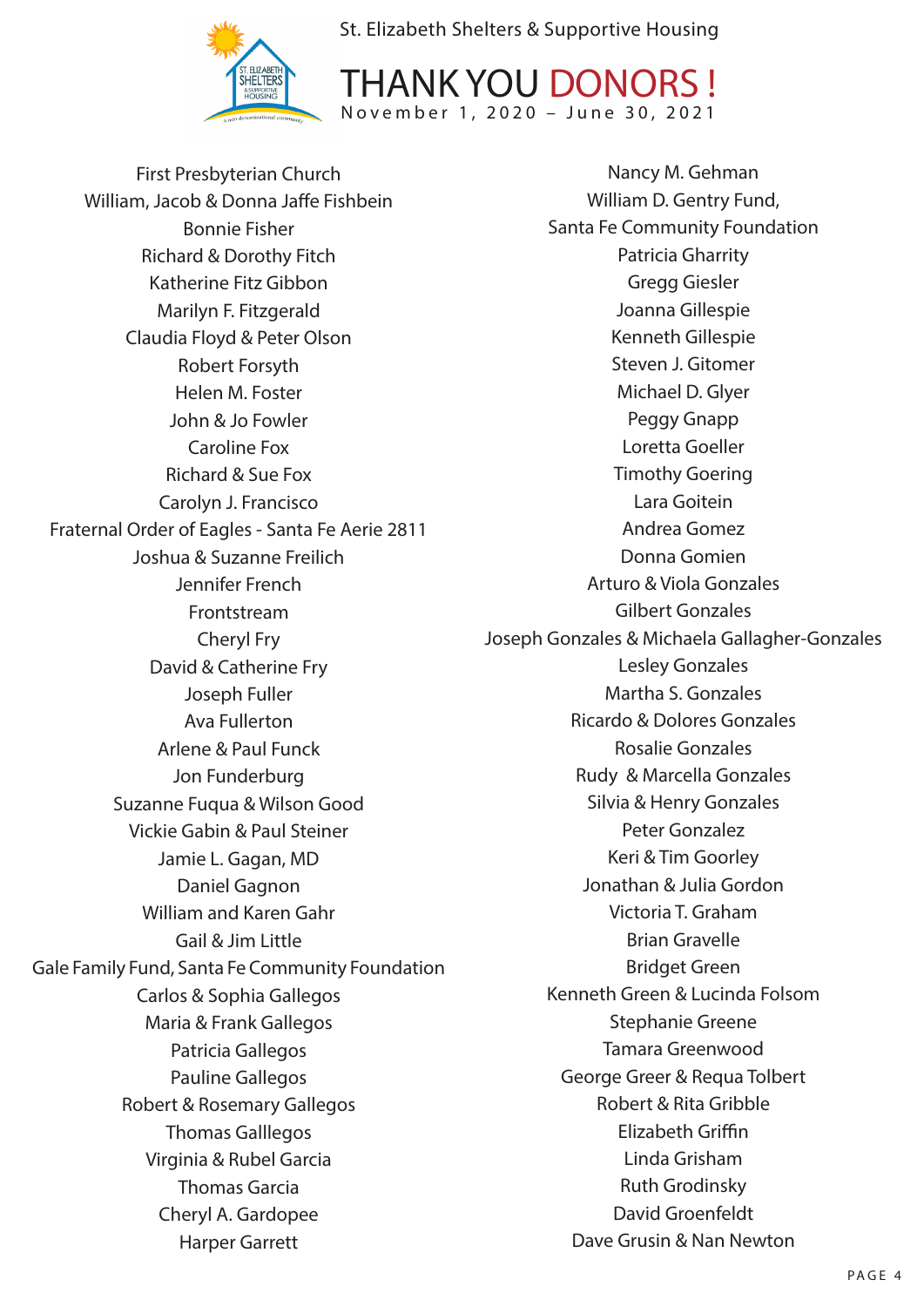



Guadalupe Credit Union Barbara & Philip Gudwin Gerald & Diane Gulseth Betty A. Gunther Loyola & Camille Gurule Marcela & Henrique Gurule Margie & Thomas Gurule Carla Haack Daniel Hagan Peter Hagen & Lindsay Faulkner-Hagen Gabrielle & Adel Hakki Gloria Halama Elizabeth Hale Estate of Barbara Hall Karin B. Hall Susan Hall Jack & Marta Handey Joseph J. Haras Jean Hardie Kenneth & Barbara Hargis John Harmon Marie Harper Robert & Kristin Harrell Craig & Dawn Harris James R. Harris Sue & Neal Harris G. Scott Harrison Harry's Roadhouse Elege Harwood Thomas Healy Michael Heath Richard & Ann Heaton Russ Hedrick Edward Heighway Juliana Henderson William & Gisela Hendley Jay Heneghan David Henkel & Cleo Griffith Duane Henry Pamela Herman

Luis Hernandez Carol Herrera Patricia Herrera Elizabeth Hess Mark & Christine Hickman William Higgins Linda Hill Roger & Louise Hill Anne Hillerman Shari Hirst HKF Fund, Santa Fe Community Foundation Dorothy & George Hoffman Lisa Hoffman Hoffman-Bravy Charitable Foundation Elizabeth & Kevin Hogan Thomas Holmes Winifred Holt Carol Honig Steven & Jennifer Honig Carolyn M. Horne Paul & Lynne Horpedahl Joyce Horvath Jennifer Huff Hank & Bonney Hughes Ken Hughes Marilyn Hughey Michael & Pamela Hundley Josie & Greg Hunt Ken B. Hunt Rudy & Ann Hunziker James V. Huson Phillip & Judith Huston Paula Hutchison Ed & Tracy Hyde Joyce Idema Interfaith Community Shelter Group Gerald & Donna Jacobi Donna Jaffe Fishbein Linda Jaramillo Susan Jaschke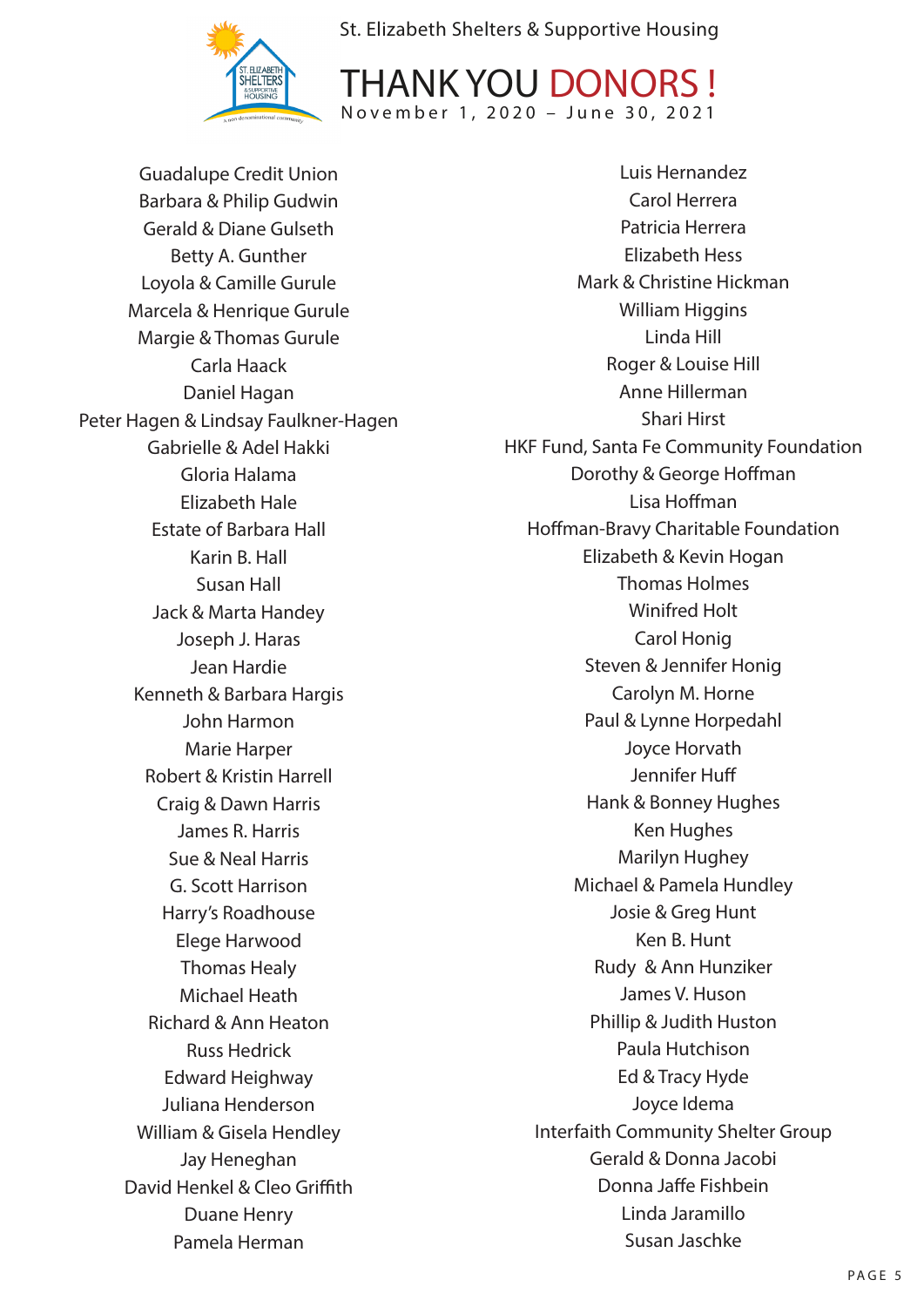



Thomas S. Jensen Brenda Jerome Donald Jochem George Johnson Kathryn A. Johnson Johnson/Bird, Inc. Era Sue Jones Jordan, CPA, P.C. Robert Jorgensen Hervey Juris & Leslie Nathanson Carol Kain Darshana Kanabar Susan Kaplan Abram & Ray Kaplan Foundation John Karels Peter & Patricia Karlovitz Susan Katz, MD Paul Kaufman Judith Kaye Frances Kean Sheila Keefe Lynda & Thomas Kellahin Mark & Anne Keller Colleen Kelly Paul J. Kelly John & Helen Kennedy Pamela Kennedy Kia Ora Fund, Santa Fe Community Foundation John & Maria King Steven Klain Richard Klein & Claire Zoeller Caroline Kline Linda Klosky Dennis Knebel Dan Knobeloch & Mary Ann Cristello Steven Kopelman Shayna Koren Daniel Kosharek Gabrielle Kral Richard Krasin

Susan M. Kreiner Megan Krispinsky Tammy Kubatek Daniel Kurnit Ellen Kurnit L & M Charitable Fund, Rose Community Foundation L.M. Concrete Pumping Raphael & Anna LaBauve J. B. Lake Anthony S. Lalli Andrea Lamar Robbie Lambert Donna Lanphere Enrique & Martine Lara Ann Larue Las Campanas Community Grants Fund, Santa Fe Community Fd Brenda Laurel Kathleen LeBeau Alexis Lebow-Wolf Marcel Legendre & Kathrynn Drahn Kathryn Lein Ann P. Lemay Pamela Lenhard Keitha Leonard Leonard Family Charitable Foundation Patrick & Franchesca Leyba Michelle L'Heureux Nichoe Lichen Martha Liebman Maurice & Virginia Lierz Life Center Foundation Mary E. Lingo Lucy Lippard Robert Lipscomb, MD Livingry Foundation Ed & Terry Lockhart Marcie Lombardi Eleanor Long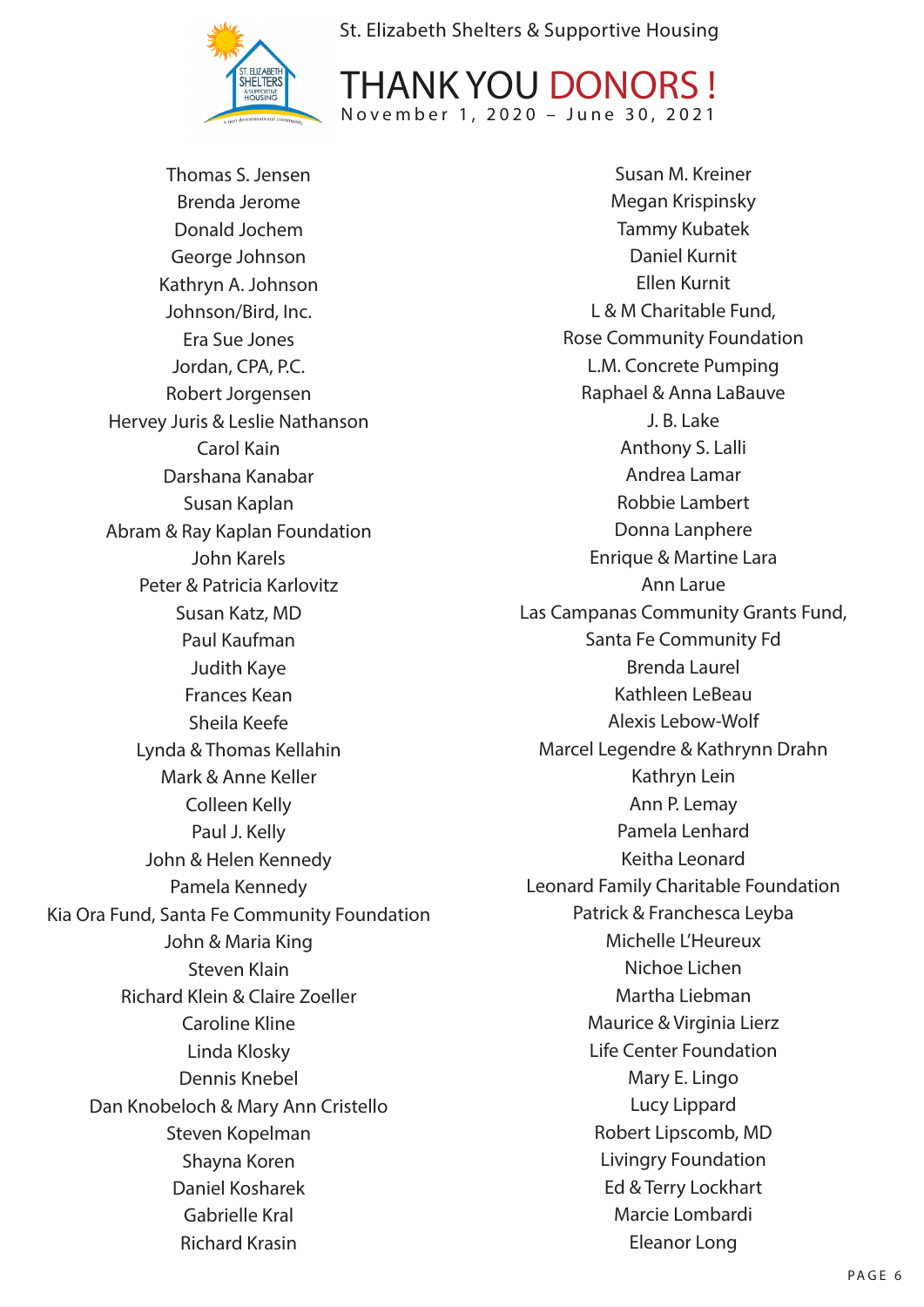



Kate G. Lopez Santiago & Rosella Lopez Gabriela Lopez Escobedo Los Alamos National Laboratory Tomas & Lindsay Lovejoy Constance A. Lowe Bret Luboyeski Edmundo & Dora Lucero Mary Esther Lucero Ray & Connie Lucero Patricia K. Luiken George Lujan Donna J. Lynch Raymond Lyon Lyon Brokerage Inc. Douglas Maahs John & Ana Maria MacDonald Charlene Maes Petra Maes Leonard Magnus Madeline Mahony Hanna Makaruk Nathan Malone Eileen Mandel Robert & Pamela Mang Mares Realty Robert W. Margevicius Perryman Marilyn Therese Marks Jill Markstein John T. Marlow Charlotte & James Martin John C. Martin Olga Martin E. J. & Lala Martinez Ernest & Patricia Martinez Josie P. Martinez Michael & Julie Martinez Pamela Mathews Christina Mathew-Torres

Shawn Mathis Ray Matthew Melanie Maxon Ruby Mayer Charles & Ellaine Mazziotti William McAllister Parriss McBride-Martin Paul McCachren Miriam G. McCaffrey Msgr. Joseph F.X. McCahon Jerry McCart Jack & Kathleen McCarthy Julie McCashin Laura McClellan Wencil McClenahan Beverlee McClure John McClure Ingmarie McElvain Linda & Thomas McGaw Lisa McGee Karen McGrath Caitlin McHugh Gillian McHugh Patty McHugh Dee Ann McIntyre Joseph McKenna Brittney McKinley Andrew McLachlan Brian & Karen McMahon Gregory McMillan Terry Meacham Larwin M. Measeles John & Anita Meeks Michael & Frances Meier Joyce Melander Smith Nancy Ann Mellen Foundation Timothy C. Merrigan Debbie Meyer J.J. & Fred Milder Barbara & Preston Miller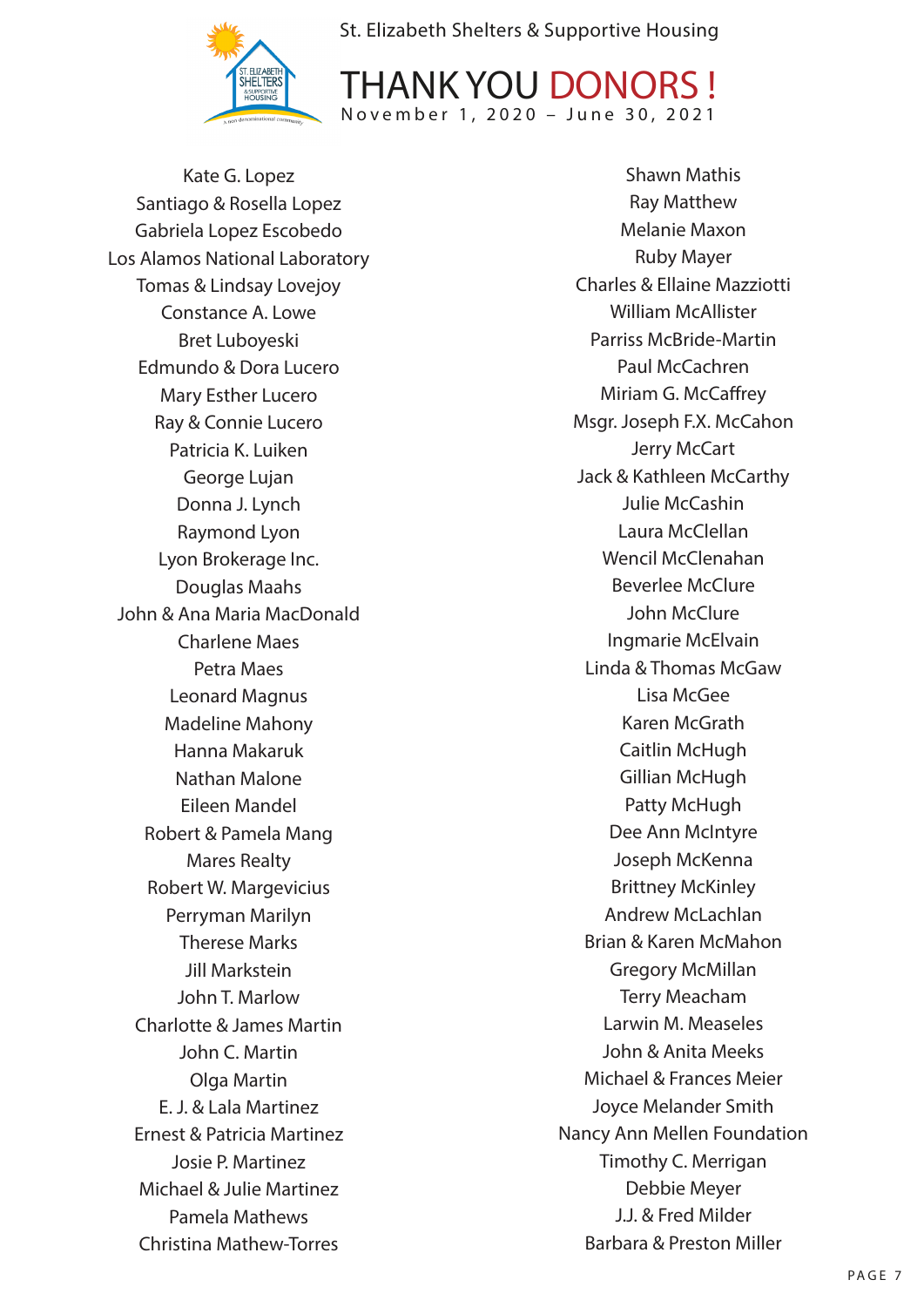



Lynn W. Miller Randall Miller Roger & Ellen Miller Michael G. Milligan Ralph & Esther Milnes Michael & Betty Milroy George Miraben Sharon O. Mitchell Timothy & Mary Mitchell Arvind Mohan Michelle Moleres Socorro Mondragon Andrew Montgomery & Elizabeth Lawrence Dora T. Montoya Eva & Arthur Montoya Manuel Montoya Marcella & Joe Montoya Linda & Mervin Moore Victoria Mora Marylin Morgan Max Morris & Lorinda Schippers Clint Mortenson Thomas & Rosie Mott Maryanne & John Mowen Stanley & Priscilla Moya Edith Murphy Brenda & Gene Murray Juliet Myers Albert & Julia Nathanson Winona & Ralph Nava Katherine & Gene Neer Brian & Maureen Nenninger Mary Nenno Network For Good Michael J. Neubeiser New Mexico Coalition to End Homelessness New Mexico Gas Company New Mexico Trial Lawyers Foundation Thao Nguyen David Noble & Ruth Meria

Judith Noles Robert and Karan Novak Fred & Yasuyo Nugent Alfred Obermaier Nancy O'Brien-Malmuth O'Farrell Hat Company Mr. & Mrs. Chris Ortega Beatrice Ortiz Gilbert & Patricia Ortiz Janet & Carlos Ortiz Joseph D. Ortiz Julie M. Ortiz Karole & Donald Ortiz L. Anne Ortiz Ortiz Engineering & Electric Co. Tobin H. Oruch Joan Osborn Christina Ossorgin Leslie A. O'Toole Suzanne Otter Carole Owens Nathaniel Owings Russell & Marion Pack Pack Ship & Mail Samuel Page Gwen & Tom Paine Laura & John Pantano Paper Tiger Theodore Patterson Janet Peacock April Dawn Pease Catherine Peck Lola M. Peifer Dr. Penelope Penland William Penney Joanne Peppiatt-Combs Andrew Perelson Owen Perillo Martha C. Perkins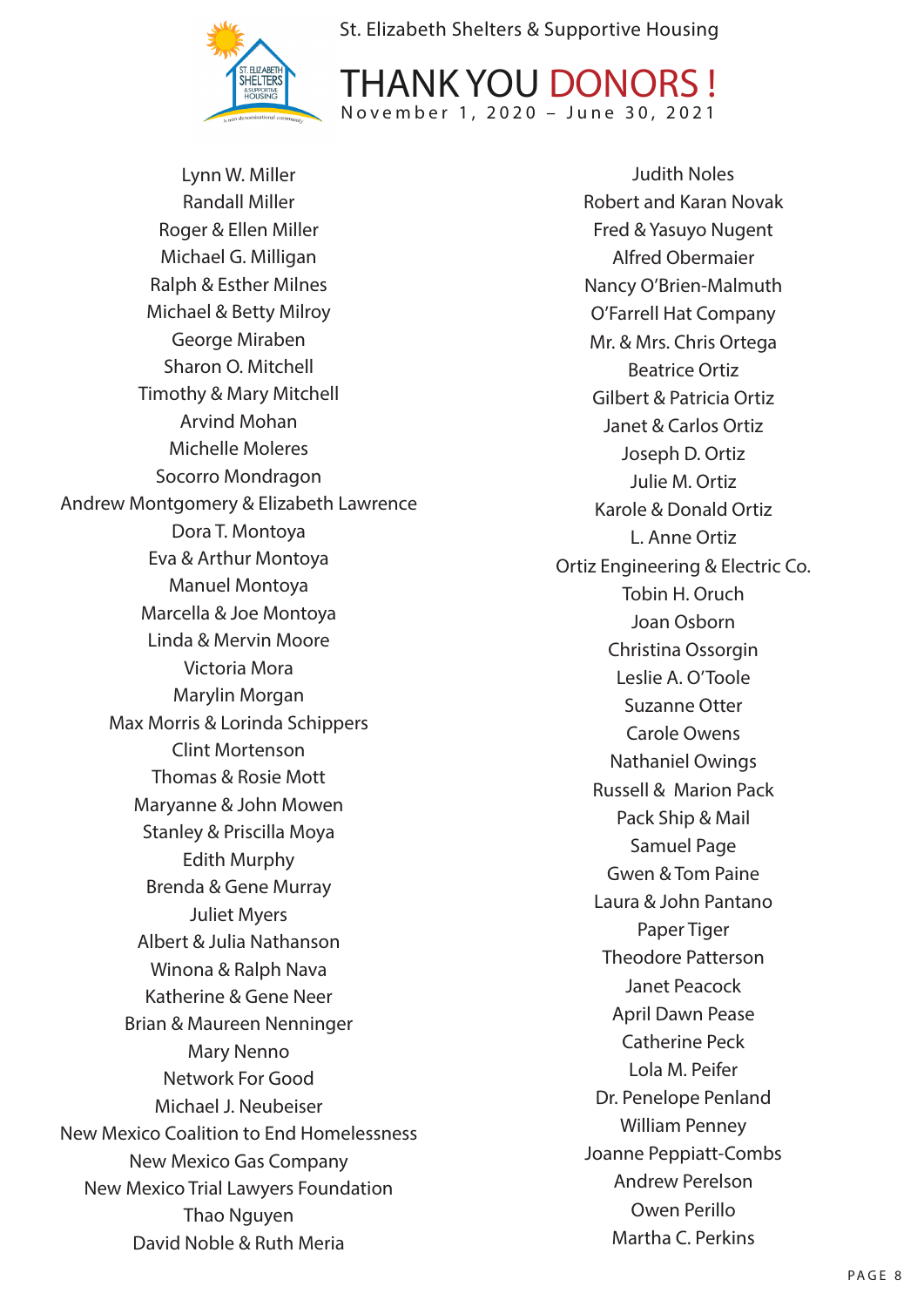



Julia Peters Roger & Marie Peterson Donna Peth Rachel Peura Duc Phan Nadine Philips Deborah Phillips Nathan Phillips Lynn Pickard Diane Pinkey Patricia & Michael Pitel Valerye Plath Ana R. Plaza Paul Pletka & Nancy Benkof Pletka, Inc. PNM Resources Foundation James Podesta Judith Polich John & Peggy Polk Ricardo Pong & Dolores Valdez de Pong Kevin Possin & Ann Lavine Nicholas Potter Peter & Marita Prandoni Sabrina Pratt & David Carr Preferred Business Solutions, Inc. Caren Prothro Martin H. & Caroline W. Proyect Lynne & Joseph Ptacek Victoria Maiolo-Putnam & Patrick Putnam Dr. Nanette Pyne Jeff Quinones-Finch John Quintana Peter & Lucille Quintana Susan & Steven Quintana R and R Bounds Family Company LLC Mike & Marlene Rael Patrick Railsback Ida Rajotte Katherine Ranck Gary & Laura Read

Octavia Rector James Redd Charles Reeder Alvin E. Regensberg Beth R. Reich, M.D. Richard & Alison Reider David Reiss Melanie Reitmeyer Steven Renfro Thomas E. Ribe Sam Richard Russell Richardson & Lauren Rose Elizabeth Riedel Judy Rigg Carol J. Ritchie Ish Dennis P. Ritschel Cecilia Rivera Nick Rivera Orlinda Rivera Thomas Rivers Stanley Robb Brooke Roberts Steven & Betsy Robeson Maureen Robins Grant T. Robinson Kelly Rockhold Derrill Rodgers Jean Rodriguez Rose Rodriguez Earl Rohleder Jose & Susan Jean Rojas Amelia & Joe Romero Frank & Charlene Romero Hazeldine Romero Katie Romero Lorraine Romero Lydia & Beatrice Romero Martha Romero & Richard Markwood Nancy & Robert Romero Paul Romero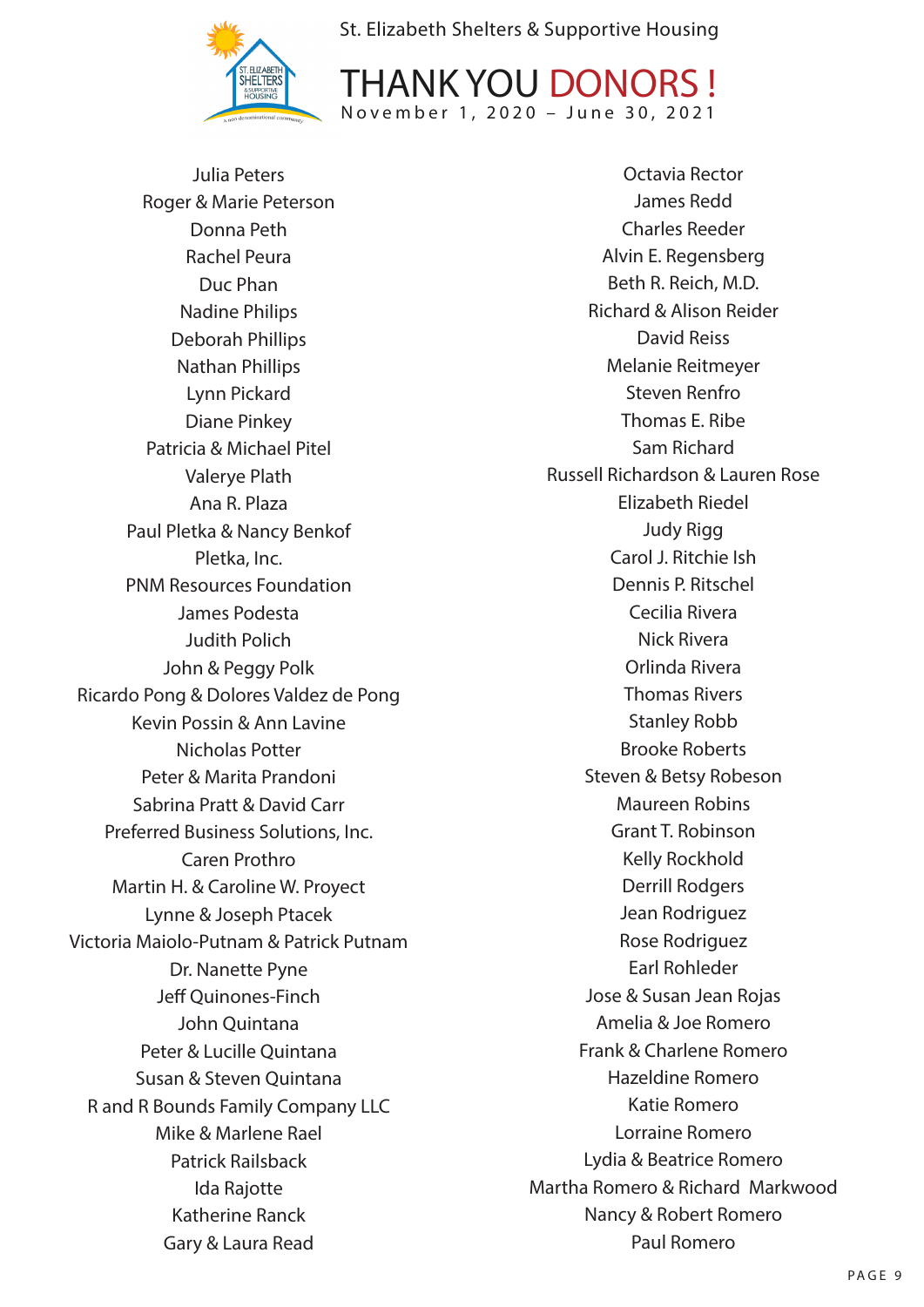

THANK YOU DONORS ! November 1, 2020 – June 30, 2021

Ruth Romero & Joe Frank Adam Ronan Elizabeth Rose Lisa Rosellini Patricia Rosenberg Joanna Rosengren Patsie Ross Bill Roth Lorraine Rotunno Round the Roundhouse Round Up George & Mercedes Roybal Joshua Rubin Patricia Ann Rudy-Baese Patricia S. Rush Susan Rush Caroline Russell Daniel P. Rusthoi Paul F. Rutledge Trust Bud & Tomoko Ryan Meena Sachdeva & Khalil Spencer Fedelina L. Saiz Sunil Sakhalkar Luce Salas David & Geraldine Salazar Lawrence Salazar Mary Anne & Al Sanborn James Sances Bernadette C. Sanchez Jose & Carol Sanchez Ursula Sanders Sandia Area Federal Credit Union Eva P. Sandoval Santa Fe Baby Fund, Santa Fe Community Foundation Santa Fe Community Foundation Santa Fe Kiwanis Foundation Santa Fe Title Company Santa Maria de la Paz Catholic Community Edward Sargent Sarah Sawtell

Sarah Sawtell Frances Sayre Jenna & Wilson Scanlan Cara Scarola Edward Schaller Susan & Albert Scharf Nancy Scheer Karen Schmidt Paul & Elise Schmidt Richard Schoegler Alexandra Schott Merry Schroeder Mary Ellen Schwartz Charles A. Scott Victoria Seale Margaret Sears Stephanie Segura Joseph & Jaye Semrod Eddie & Roseanne Sena Loretta Sena Jim & Irma Serna Seventh Day Adventists Shaggy Peak Fund, Santa Fe Community Foundation Kathleen & Richard Shapiro Virginia Lee Sharpe Robert Sherman Elizabeth Shillinglaw Michael Shiozaki Sharlene Shoemaker Thomas Sidlik & Rebecca Boylan Linda Siegle Nancy Sievert Carolyn Silver John Silver Ardyth M. Simmons Sarah Simms Allan Sindelar Marie Smeriglio Emily Smith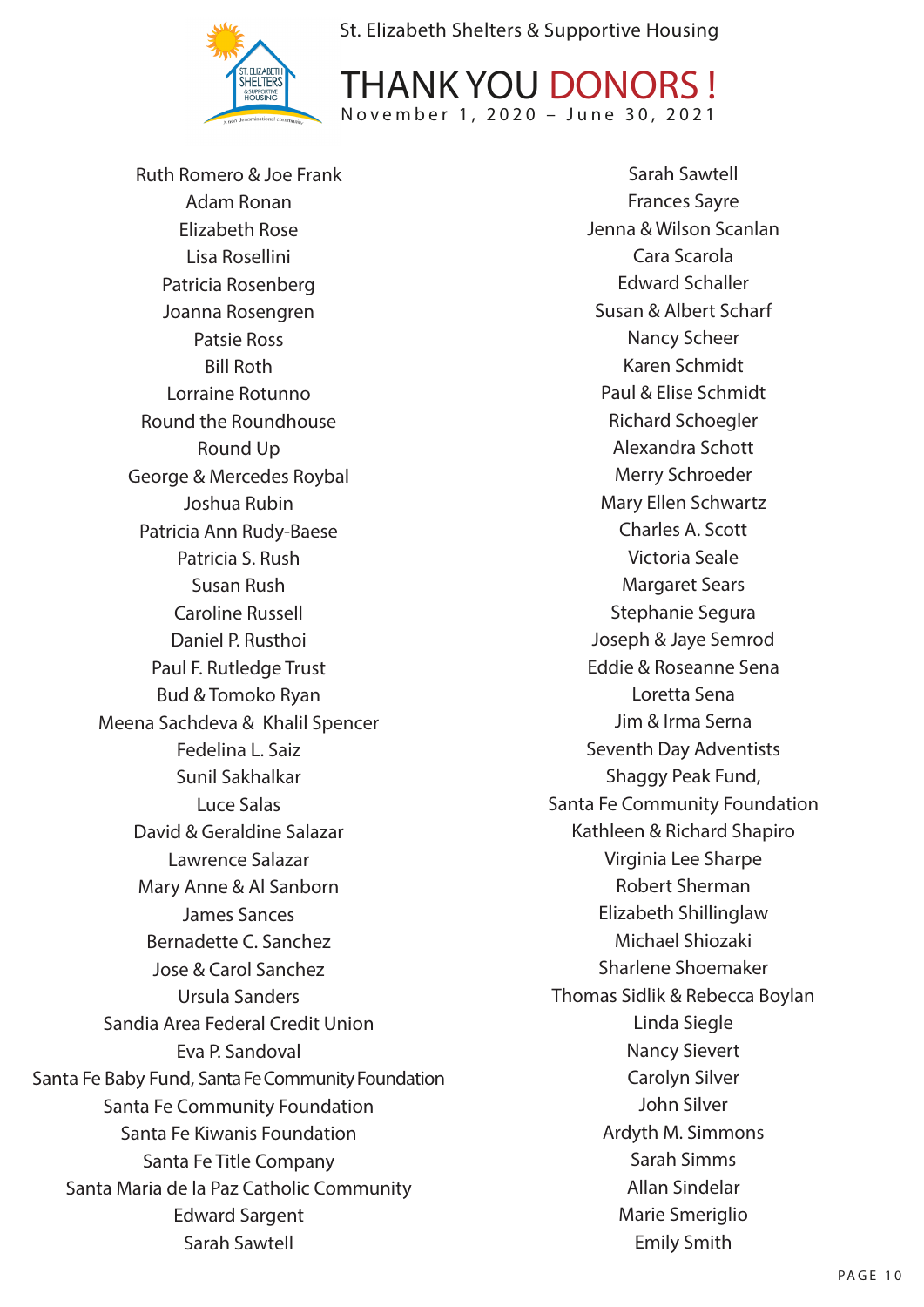



Landis Smith Robin Smith & Daniel O'Neil Smith's Food & Drug Phil & Jessica Smucker Roy & Dolores Snable Roman Solodoff Roberta Sommer Walter E. Sondheim Southwest Archaeological Consultants David Sparks Sandra Sparks Betty Sperlich Thomas & Hendrika Spier Carolyn Spolidoro Kathy B. Spurgin Ivan & Natasha Stanke Jane Starrett State Employees Credit Union Lee Steck Jane Steele Steele Family Foundation Paul Steiner Jennifer Steketee Stennis Giving Fund Thomas Stepan Sherre Stephens Christine Bohmer Stewart Jan G. Stewart Kenneth K. Stewart James Stillings Marjorie Stockton Carolyn & William Stone Barbara Strange George Strickland & Anita Ogard Sarah Jane Strong Signe & Joseph Stuart Deborah Stump John Stump Anne Summers Michael & Melody Sumner

Lois Sury Susan Sutton Bruce A. Swanton Harunori Takeda James & Virginia Tape John Taperek Lenore Tapia-Baker & John A. Baker Genevieve & A. Tarnow Richard Tavares Audrey Taylor Peter & Mary Thomas David Thompson Margaret Thompson Maureen Thompson Richard & Mervianna Thompson Stephen Thompson & Anne Weaver Thornburg Foundation Thornburg Investment Management Edward & Virginia Thorp Alice Tinkle Clyde Edward Tomlin David Torres Trinity on the Hill Episcopal Church Beatrice C. Trujillo Kate Trujillo-Ching J. R. Tyldesley Jerri N. Udelson Kathryn Ugoretz Cathy & Scott Ullery United Church of Santa Fe United Way of Central NM John Utton Mary W. Utton Mark F. Valdes Pedro Valdez Anne Valley-Fox Lisa Van De Graaff Hope Van Der Wolk Stephen & Dorothy Van Luchene Carlos Vasquez Bauer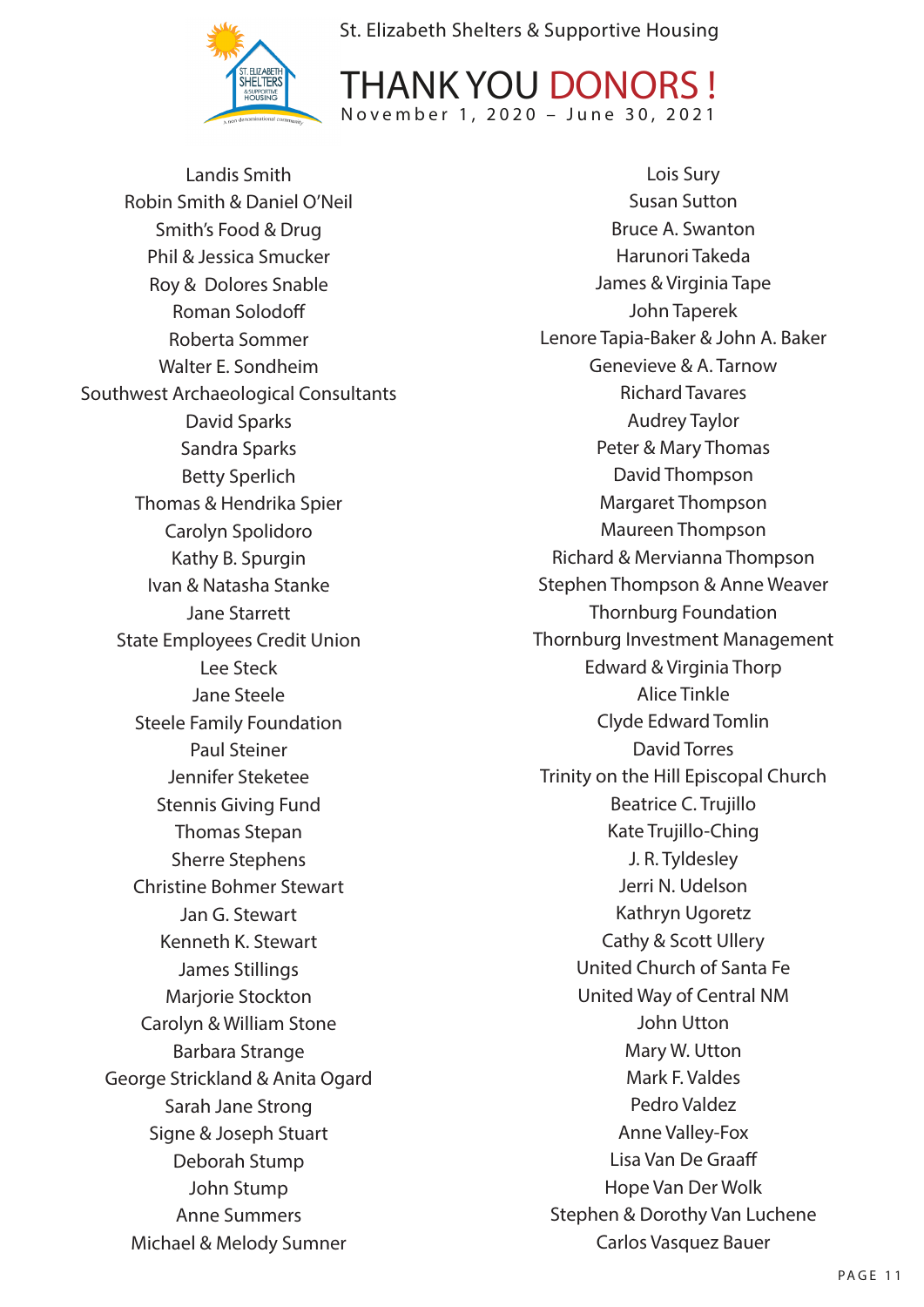



JoAnne Vigil Coppler Vila Fund, Santa Fe Community Fdn Yvon Villeneuve Thriftin Vixen Sally Hayden Von Conta Jutta Von Gontard John Voorhees & Mary Lawler Ronald E. Voorhees Doris Goodwin Walbridge Foundation Adair Waldenberg & Jon Peck Sally & Edward Walkiewicz Jon Wallace Wallen-Eloisa Family Fund, Santa Fe Community Foundation Joseph P. Walsh Lynn Walters Arthur Waskey Lisa & Brian Watson Wayward Sons Craft-Distillery George & Judy Webb, Jr. Mayor Alan Webber & Frances Diemoz Steven Weiner Kirk & Elizabeth Weisbrod Debra Weissman Robert Wells Robert & Glee Wenzel Joanne Werger Robert & Margaret Werner Cynthia West & Reno Myerson Joan & Truel West Chris Weydeveld James White Paul & Brenda White Jim & Helen Whitfill Michael Whiting Rollin & Cheryl Whitman Marina Whitmore Brad Wieneke John & Jan Wilcynski Wild Leaven Bakery

Wildfire Support Team Paul & Jane Wilken Niel Williams & Paige Grant Brian Wilson Thomas & Judy Wilson Mark Wingard Mr.& Mrs. Andy Winnegar Dan Winske & Gloria Cordova Ed & Marilyn Winter-Tamkin Nancy Meem Wirth Karen Wohlgemuth Esther & Morton Wohlgemuth Foundation Eric Wolf Barak Wolff & Cecilia Popp Father James Wolff Women's Christian Service Society-United Church Los Alamos Kathryn Wood Elena Woodard Woodmen of the World Lodge #3 Rob Woods Woods Design Builders, Inc. Charlotte Wright Richard C. Wright Judge Ann Yalman Daniel & Jane Yohalem Phillip Young Zaplin-Lampert Gallery Delia Zisman